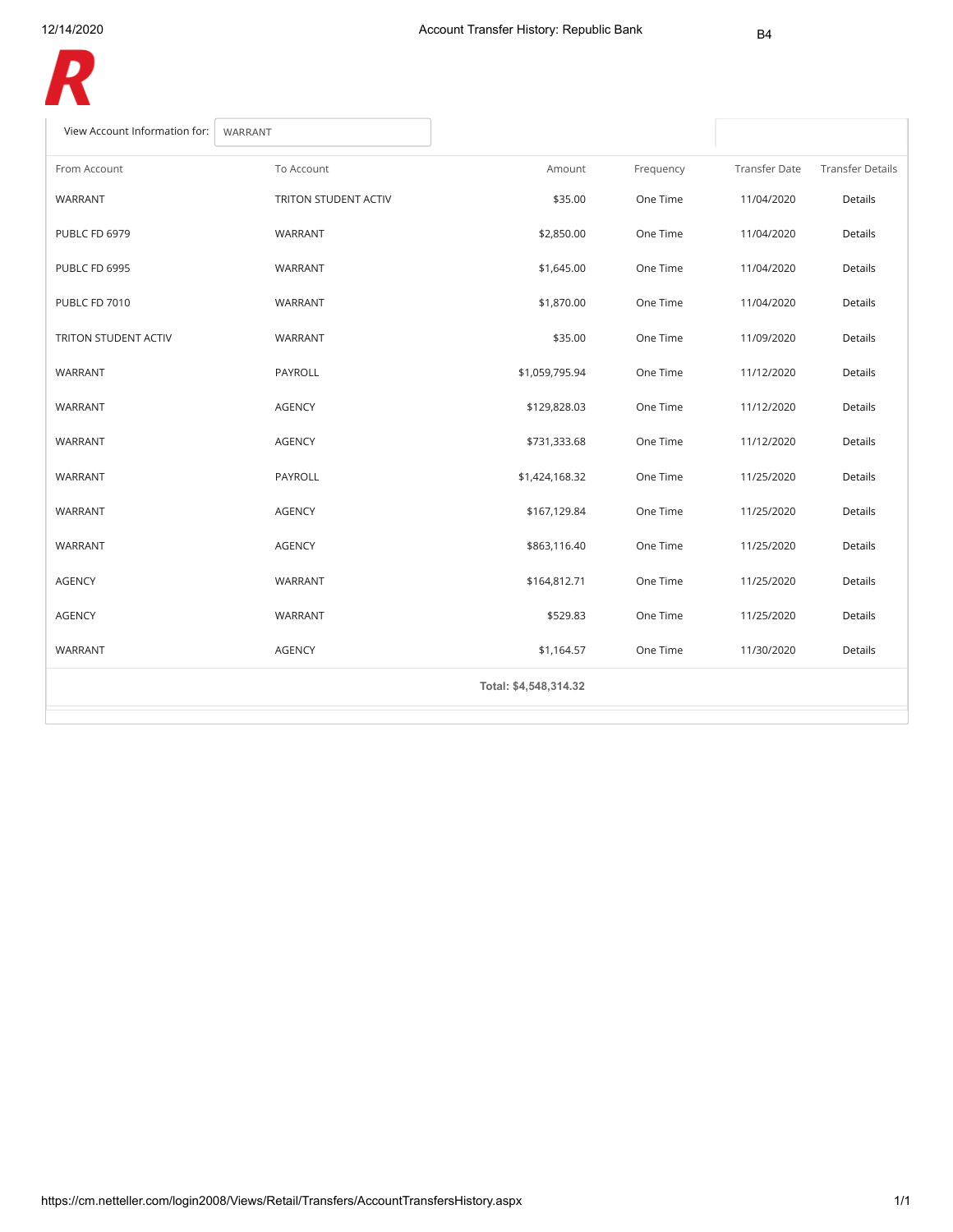

| View Account Information for:<br><b>AGENCY</b> |               |                       |           |                      |                         |
|------------------------------------------------|---------------|-----------------------|-----------|----------------------|-------------------------|
| From Account                                   | To Account    | Amount                | Frequency | <b>Transfer Date</b> | <b>Transfer Details</b> |
| WARRANT                                        | <b>AGENCY</b> | \$129,828.03          | One Time  | 11/12/2020           | Details                 |
| WARRANT                                        | <b>AGENCY</b> | \$731,333.68          | One Time  | 11/12/2020           | Details                 |
| <b>AGENCY</b>                                  | WARRANT       | \$164,812.71          | One Time  | 11/25/2020           | Details                 |
| <b>AGENCY</b>                                  | PUBLC FD 0212 | \$43,941.81           | One Time  | 11/25/2020           | Details                 |
| <b>AGENCY</b>                                  | CAFETERIA     | \$2,206.26            | One Time  | 11/25/2020           | <b>Details</b>          |
| <b>AGENCY</b>                                  | WARRANT       | \$529.83              | One Time  | 11/25/2020           | Details                 |
| WARRANT                                        | <b>AGENCY</b> | \$167,129.84          | One Time  | 11/25/2020           | Details                 |
| WARRANT                                        | <b>AGENCY</b> | \$863,116.40          | One Time  | 11/25/2020           | Details                 |
| WARRANT                                        | <b>AGENCY</b> | \$1,164.57            | One Time  | 11/30/2020           | Details                 |
|                                                |               | Total: \$2,104,063.13 |           |                      |                         |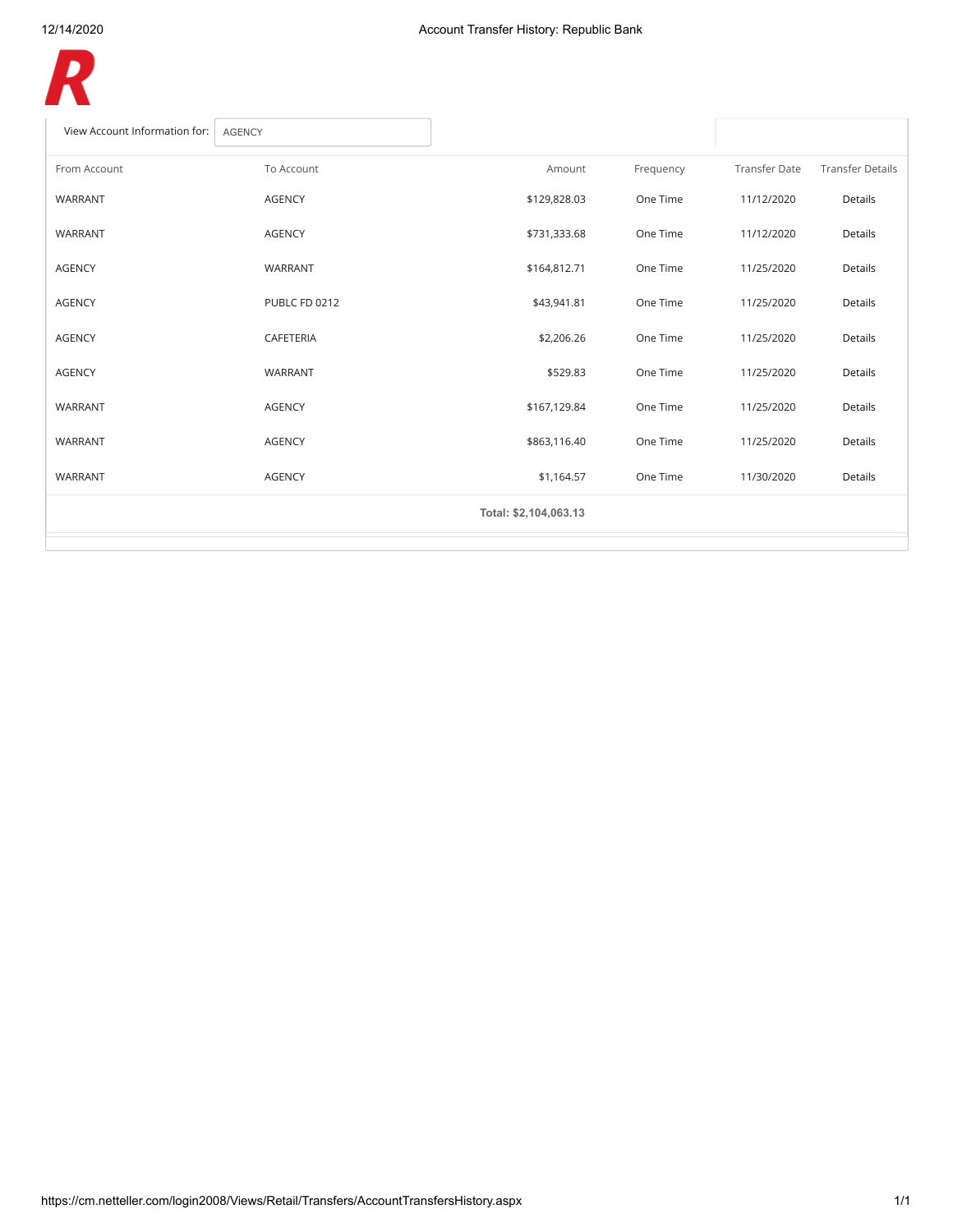

| Wire Activity for: | WARRANT      |             | Search     |                           |  |               |       |
|--------------------|--------------|-------------|------------|---------------------------|--|---------------|-------|
| Wire Name:         | Transmitted: | Amount:     | Rep Code:  | Receiving Account Number: |  | Receiving FI: | OMAD: |
| AvidXchange        | 11/09/2020   | \$12,151.62 | 0101150003 | 359681466579              |  | KeyBank       |       |
| AvidXchange        | 11/20/2020   | \$43,106.45 | 0101150003 | 359681466579              |  | KeyBank       |       |
|                    |              |             |            |                           |  |               |       |